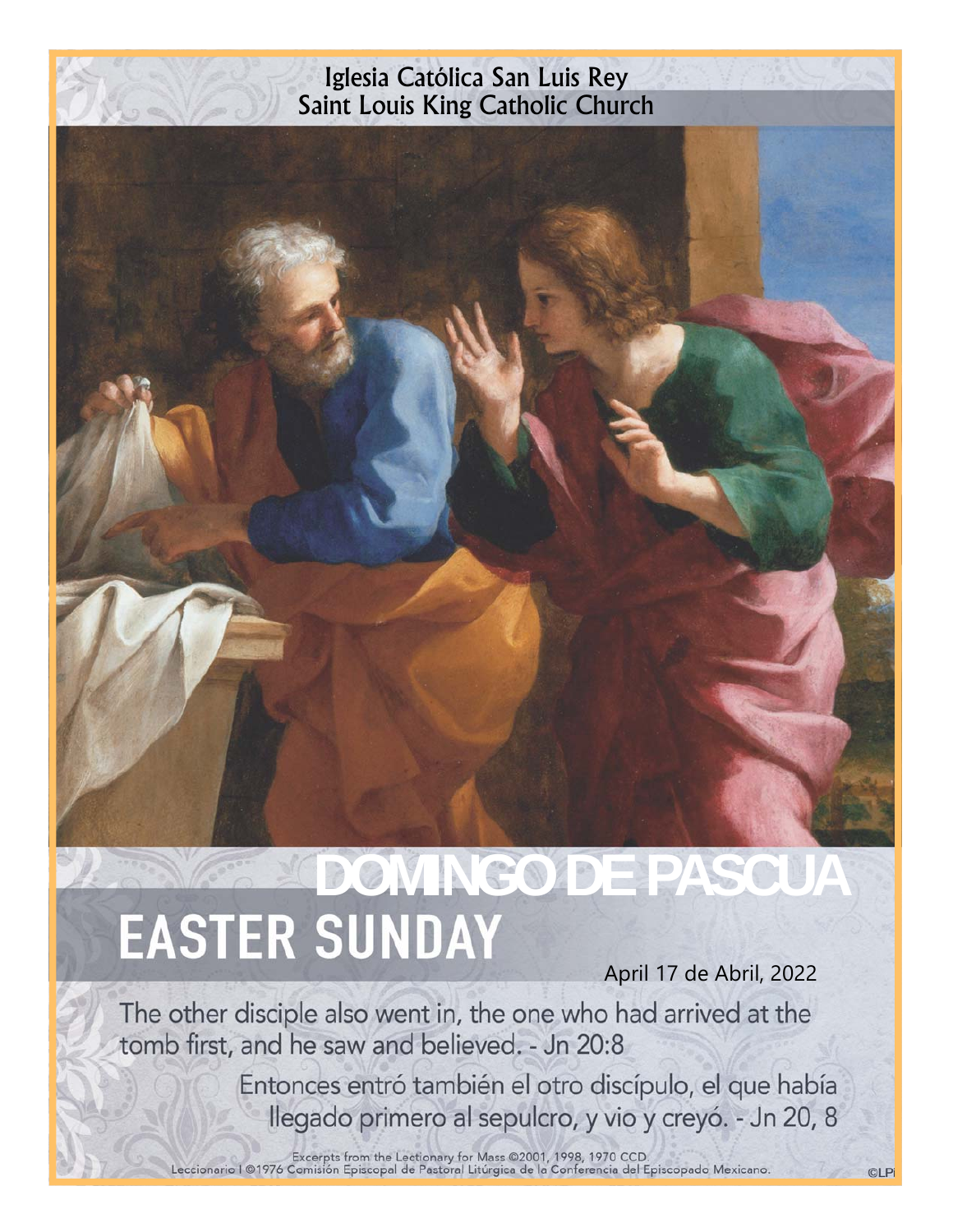**SIRVIENDO AL PUEBLO DE DIOS ~ SERVING THE PEOPLE OF GOD** 68633 "C" STREET\* CATHEDRAL CITY, CA 92234\* (760) 328-2398 **www.stlouischurchcathedralcity.org EMAIL - stlouiscathedralcity@sbdiocese.org** 

> **Fr. Luis Alberto Guido - Pastor Fr. Athanasius Ezealla, Parochial Vicar Dcn. Mario Alberto Aguiar**

## **Exposición del Santísimo Sacramento**

**Todos los viernes a las 6:45 p.m.** 



**Exposition of the Most Blessed Sacrament** 

> **Every Friday at 6:45 p.m.**

#### **Parish Staff ~ Personal de la Parroquia**

| Fr. Luis Alberto Guido - Pastor<br>Fr. Athanasius Ezealla - Parochial Vicar<br>Deacon Mario Alberto Aguiar<br>Deacon Jaime Rosas - Religious Education<br>Rosa Castro - Youth Ministry and Confirmation Coordinator ext: 123<br>Isabel Salas - Ministry Coordinator and Media |                                                          | ext: 130<br>lguido@sbdiocese.org<br>ext: 122<br>aezealla @sbdiocese.org<br>maguiar@sbdiocese.org<br>jrosas@sbdiocese.org<br>ext: 124<br>rcastro@sbdiocese.org<br>isalas@sbdiocese.org<br>ext. 129 |                                               |  |  |
|-------------------------------------------------------------------------------------------------------------------------------------------------------------------------------------------------------------------------------------------------------------------------------|----------------------------------------------------------|---------------------------------------------------------------------------------------------------------------------------------------------------------------------------------------------------|-----------------------------------------------|--|--|
| Alejandra Garcia - Receptionist and Bookkeeping                                                                                                                                                                                                                               |                                                          | ext: 110<br>alejandragarcia@sbdiocese.org                                                                                                                                                         |                                               |  |  |
| Ministries and Sacraments ~ Ministerios y Sacramentos                                                                                                                                                                                                                         |                                                          |                                                                                                                                                                                                   |                                               |  |  |
| Visita a los Enfermos<br>Samuel & Rosa Lopez                                                                                                                                                                                                                                  | $(760)$ 558-9504                                         | <b>Pastoral Council Chairman</b><br><b>Raul Flores</b>                                                                                                                                            |                                               |  |  |
| <b>Extraordinary Ministers of Eucharist</b><br>Ministros Extraordinarios de Comunion (Español)<br>Imelda Figueroa y Rosie Guerra                                                                                                                                              |                                                          | Fe y Caridad - Faith and Charity<br>Faviola Camacho Valenzuela<br>Youth Group - Grupo de Jóvenes<br>Rosa Castro                                                                                   | $(760)$ 844-6629<br>$(760)$ 328-2398 Ext. 123 |  |  |
| Lectors English Glenn Davis<br><b>Lectores Español</b><br>Ofelia Rubio y Ginez Apolinar                                                                                                                                                                                       | $(415)$ 308-3455<br>$(760)$ 534-4967                     | <b>Retiro Prematrimonial</b><br>Juventino y Lorena Mora                                                                                                                                           | $(760)$ 409-0279                              |  |  |
| <b>Sacristanes / Sacristans</b><br>Imelda Figueroa                                                                                                                                                                                                                            |                                                          | Prevención y Rescate<br>Diana Laguna y María Torres<br><b>Bereavement Support</b><br>Dora Buchner                                                                                                 | $(760)$ 409-8865<br>$(760)$ 702-5862          |  |  |
| <b>Servidores del Altar</b><br>Maria Imelda Rubio<br>Francis Solorio                                                                                                                                                                                                          | $(331)$ 250-0201<br>$(760)$ 498-7077                     | Grupo de Oración<br>Natividad Alverdin                                                                                                                                                            | $(760)$ 409-3756                              |  |  |
| <b>Hospitalidad - Hospitality</b><br>Mario Estrada<br>Amalia Garcia<br>Maria Martinez                                                                                                                                                                                         | $(760)$ 457-6865<br>$(760)$ 409-1555<br>$(760)$ 641-6673 | Señor de la Misericordia<br>Martha Herrera<br>Ministerio de Música                                                                                                                                | $(760)$ 834-5696                              |  |  |
|                                                                                                                                                                                                                                                                               |                                                          | Angelica Medina<br>Nicolas Vieyra                                                                                                                                                                 | $(760) 534-9234$<br>$(760) 861 - 5024$        |  |  |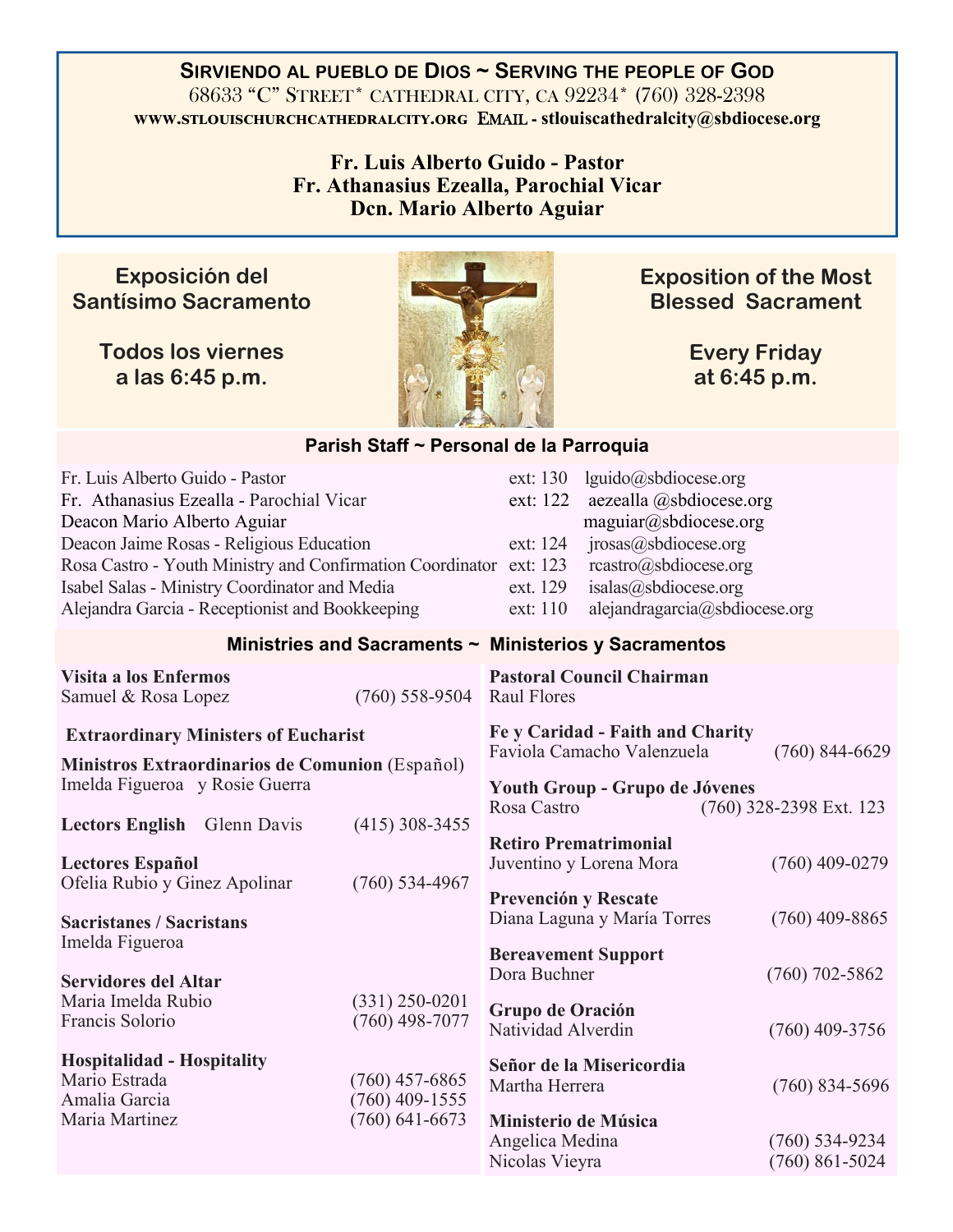#### **HORARIO DE OFICINA ~ OFFICE HOURS**

#### **Monday through Thursday: Lunes a Jueves: 8:00 am 5:00 pm (Closed /Cerrada 12:00pm - 1:00 PM) HORARIO DE LAS MISAS ~ MASS SCHEDULE**

**Monday and Tuesday 7**:30 am (English) **Miércoles** y **Jueves** 7:30 am ( Español) **Friday** 7:30 am (English) **Viernes** 6:00 pm (Español)

**Confessions / Confesiones** 

**Sábado / Saturday**  4:00 pm (English) 6:00 pm (Español)

#### **Domingo / Sunday**

 7:00 am (Español) 9:00 am (English) 11:00 am (Español) 1:00 pm (Español) 6:00 pm (Español)

**Viernes/Friday 4:00pm - 5:00pm**  "¿DÓNDE ESTÁ,

OH MUERTE,

TU VICTORIA?

¿DÓNDE ESTÁ,

OH MUERTE,

1 COR, 15,55

WHERE, O DEATH, IS YOUR VICTORY? **WHERE, O DEATH,** IS YOUR STING? TU AGUIJÓN?"

1 COR 15:55

# **Our parish offers Online Giving**

This will allow you to make contributions to our Church without writing checks or worrying about cash donations. For additional information, or to sign up, visit our website at www.stlouischurchcathedralcity.org or call the parish office at 760-328-2398

# **Usted puede apoyar la iglesia dando en Línea**

 Un sitio web donde puedes ofrecer tus donaciones en línea sin tener que preocuparte de escribir cheques o cargar efectivo. Para mas información o para registrarte visita nuestra pagina Web

ww.stlouischurchcathedralcity.org o llama a la oficina al 760-328-2398

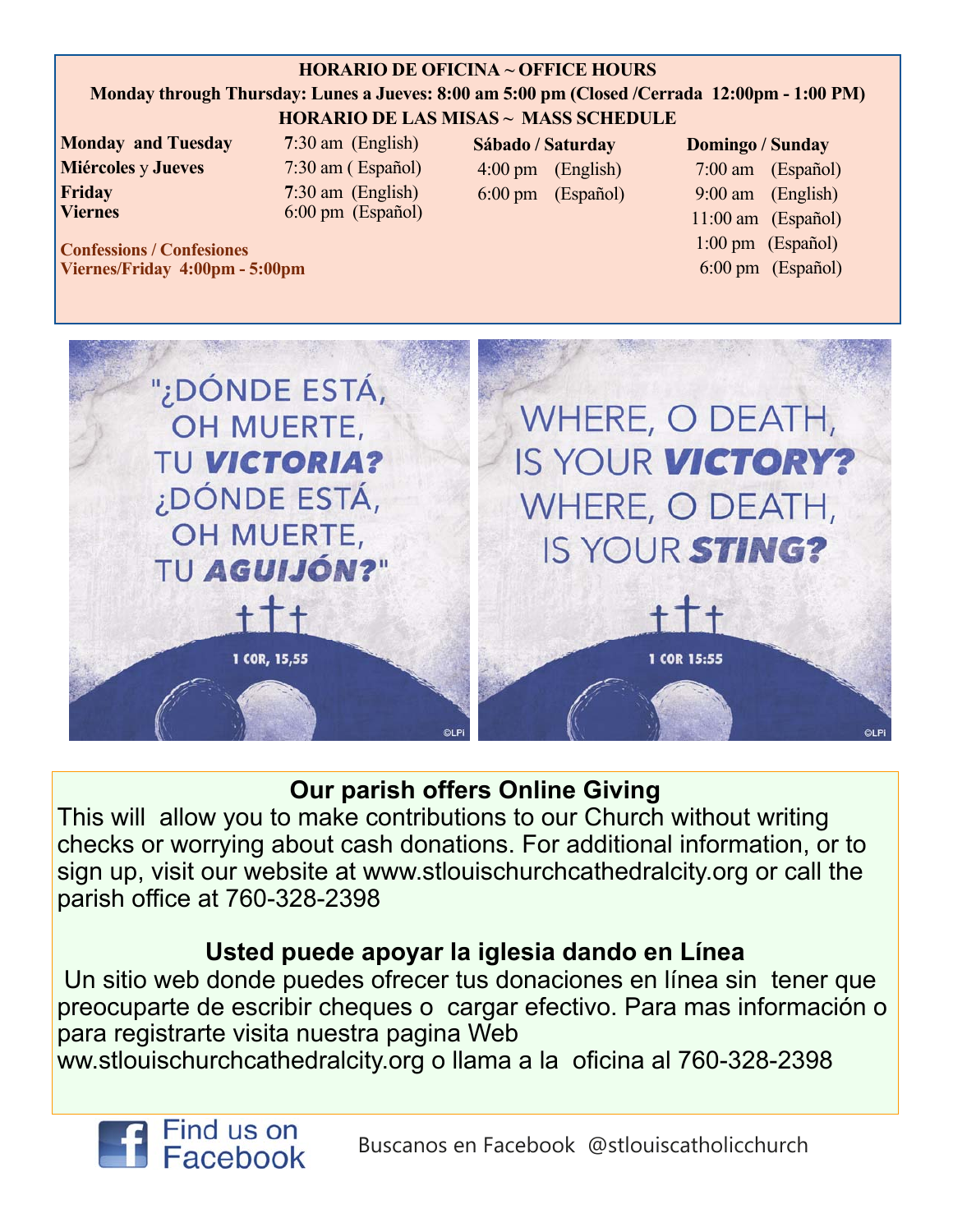# Domingo de Pascua la Resurrección del Señor

#### MEDITACIÓN DEL EVANGELIO

*"Dios nuestro, que por medio de tu Hijo venciste a la muerte y nos has abierto las puertas de la vida eterna, concede, a quienes celebramos hoy la Pascua de Resurrección, resucitar también a una nueva vida. Renova*dos por la gracia del Espíritu Santo. Por nuestro Señor Jesucristo..." (Oración Colecta). El Mensaje de la Pascua resuena y se repite en cada una de las lecturas de la Eucaristía del día hoy. Hoy celebramos con gozo el día más grande del Calendario Litúrgico. Hoy cantamos alegres el Gloria y el Aleluya, porque Cristo, muerto y sepultado el Viernes Santo, ha Resucitado.

Pongamos mucha atención en la secuencia que se proclama en este día y busquemos como María Magdalena al Señor: *"¿Qué has visto en la mañana, María, en la mañana?". "A mi Señor glorioso, la tumba abandonada, los ángeles testigos, sudarios y mortajas. ¡Resucitó de veras mi amor y mi esperanza!".* Corramos presurosos a buscarlo resucitado en la familia, en la escuela, en el trabajo, en los inmigrantes, en los enfermos, y lo más importante, en nuestro propio corazón. El Ángel también anima a las mujeres al llegar a la tumba: *"Ustedes no tienen por qué temer. Yo sé que buscan a Jesús, que fue crucificado. No está aquí, pues ha resucitado, tal como lo había anunciado" (Mateo 28:5-6). "Esta es la culminación del Evangelio, es la Buena Noticia por excelencia: Jesús, el crucificado ha resucitado. Este acontecimiento es la base de nuestra fe y de nuestra esperanza. Jesús, el Amor encarnado, murió en la cruz por nuestros pecados, pero Dios lo resucitó y lo ha constituido Señor de la vida y de la muerte" (Papa Francisco).* ¡Aleluya, Aleluya, Aleluya!

# Easter Sunday of the Resurrection of the Lord

#### GOSPEL MEDITATION

There are many stones in our paths that keep us from truly living and being free. Some of these boulders have been there for a very long time. They have been there so long that they have even settled into the soil of our lives with other weeds, vines, and compacted soil keeping them firmly in place. We find them hard to move and trying to do so can be exhausting. What are these suffocating albatrosses that keep us so tethered and immobile? They are many things.

They are past childhood wounds and hurts that stem from disappointment, rejection, or abuse. People may have told us we were unwanted, that the world is frightening, that there are only some acceptable feelings you can have and others you cannot. We may have tried to love someone or struggled to figure out how and were met with rejection. Maybe we trusted someone completely and were betrayed. We come to life collecting barnacles that begin to attach to other barnacles and before you know it, we have a mass of solid matter blocking our vision and keeping us from moving. We live in fear. We are afraid of losing what we have, afraid that the future will be empty, afraid that we won't succeed and even more afraid that we will not be loved. There is so much fear. Didn't Jesus tell us not to worry and to not be afraid? Either we believe in the message of Easter, or we don't!

Go confidently into the night. Walking with God you will find the light and strength you need. Often without even knowing, God will move those boulders and stumbling blocks that bind us and, with putting one foot in front of the other and looking forward, we will move. The resurrection of Christ is really all about receiving the gifts of trust and faith and doing new things. The rocks that bind us keep us spinning the same wheels and doing the same things. When was the last time you threw caution to the wind and actually did something totally out of character and different? This is where we find God, in the spontaneous, the adventurous, the fun, and the creative choices we make! God is not boring and stuck. God is exciting and engaging. Jesus Christ is risen from the dead! Find a way to trust that this is true and live.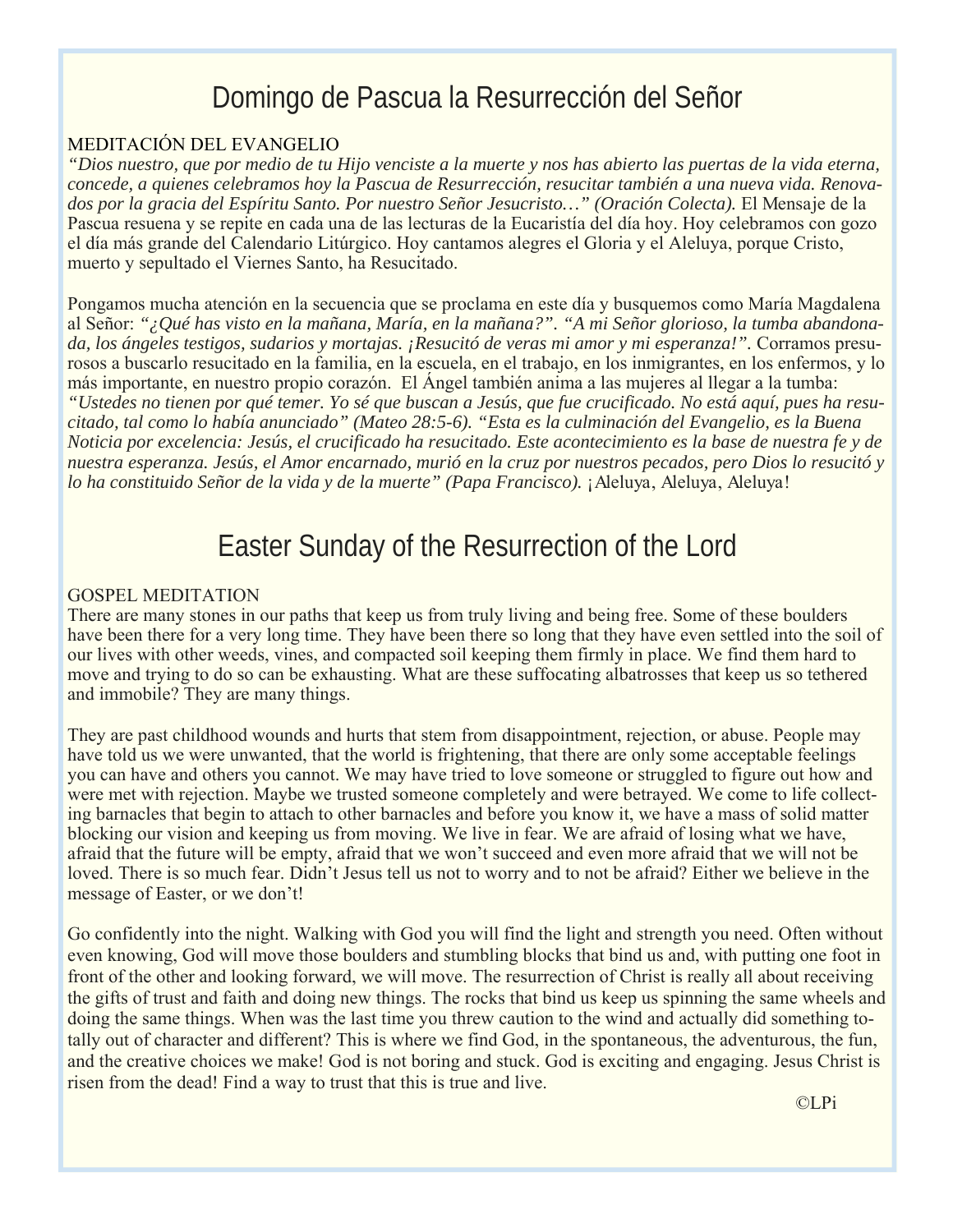#### LA CORRESPONSABILIDAD DIARIA - RECONOCER A DIOS EN LOS MOMENTOS ORDINARIOS

#### **Déjalo en la tumba**

Hoy, en el día más importante del año litúrgico, el apóstol Pablo nos llama.

"Te veo escondido en esa tumba," dice. "Te veo horneando con esa levadura vieja y rancia, pensando que nadie se dará cuenta."

Él lo dice con un poco más de elegancia, se lo concedo. Pero el mensaje es este: si quieres ser resucitado con Cristo, es mejor que estés listo para salir de las sombras. Busquen lo que está arriba, no lo que está en la tierra.

Puedo sentir que respondo casi por reflejo: "Gran idea, Pablo, pero estoy bastante cómodo aquí." Porque a veces es más fácil permanecer en la tumba. Es más fácil agacharse en las sombras y mirar hacia afuera a todos los demás, pensando en los cambios que podrían hacer o los pecados que podrían superar.

Hoy estamos llamados a abrazar la novedad. Nuevos corazones, nuevas vidas, nuevos futuros, nuevas oportunidades. Si hay algo que te impida hacerlo, debes dejarlo en la tumba. Es un poco aterrador, seguro, tal vez Jesús pensó eso antes de salir a la luz de esa primera mañana de Pascua. Pero nunca se horneó una barra de pan que valiera la pena comer con levadura rancia que no se levantaba. Nunca se vivió una nueva vida que valiera la pena a través de los pecados rotos del ayer. Ninguna mañana de Pascua amaneció sin la tumba vacía.

Da un paso hacia la luz. Él está esperándote.

*— Tracy Earl Welliver, MTS* 

#### EVERYDAY STEWARDSHIP RECOGNIZE GOD IN YOUR ORDINARY MOMENTS

#### **Leave It in the Tomb**

Today, on the most important day of the liturgical year, the Apostle Paul is calling us out.

"I see you hiding in that tomb," he says. "I see you baking with that old, stale yeast, thinking no one will notice."

He says it a little more elegantly, I'll grant you. But the message is this: If you want to be raised with Christ, you'd better be ready to step out of the shadows. Seek what is above — not what is on earth.

I can feel myself responding almost reflexively, "Great idea, Paul — but I'm pretty comfy here." Because sometimes, it's just easier to stay in the tomb. It's easier to crouch in the shadows and look outward at everyone else, thinking of the changes they could make or the sins they could overcome.

Today we are called to embrace newness. New hearts, new lives, new futures, new chances. If there's anything keeping you from that, you need to leave it in the tomb. It's a little scary, sure — maybe Jesus thought so before he stepped into the light of that first Easter morning. But no loaf of bread worth eating was ever baked using stale yeast that wouldn't rise. No new life worth having was ever lived through the broken sins of yesterday. No Easter morning ever dawned without the tomb sitting empty.

Step into the light. He is waiting for you. *— Tracy Earl Welliver, MTS* 

©LPi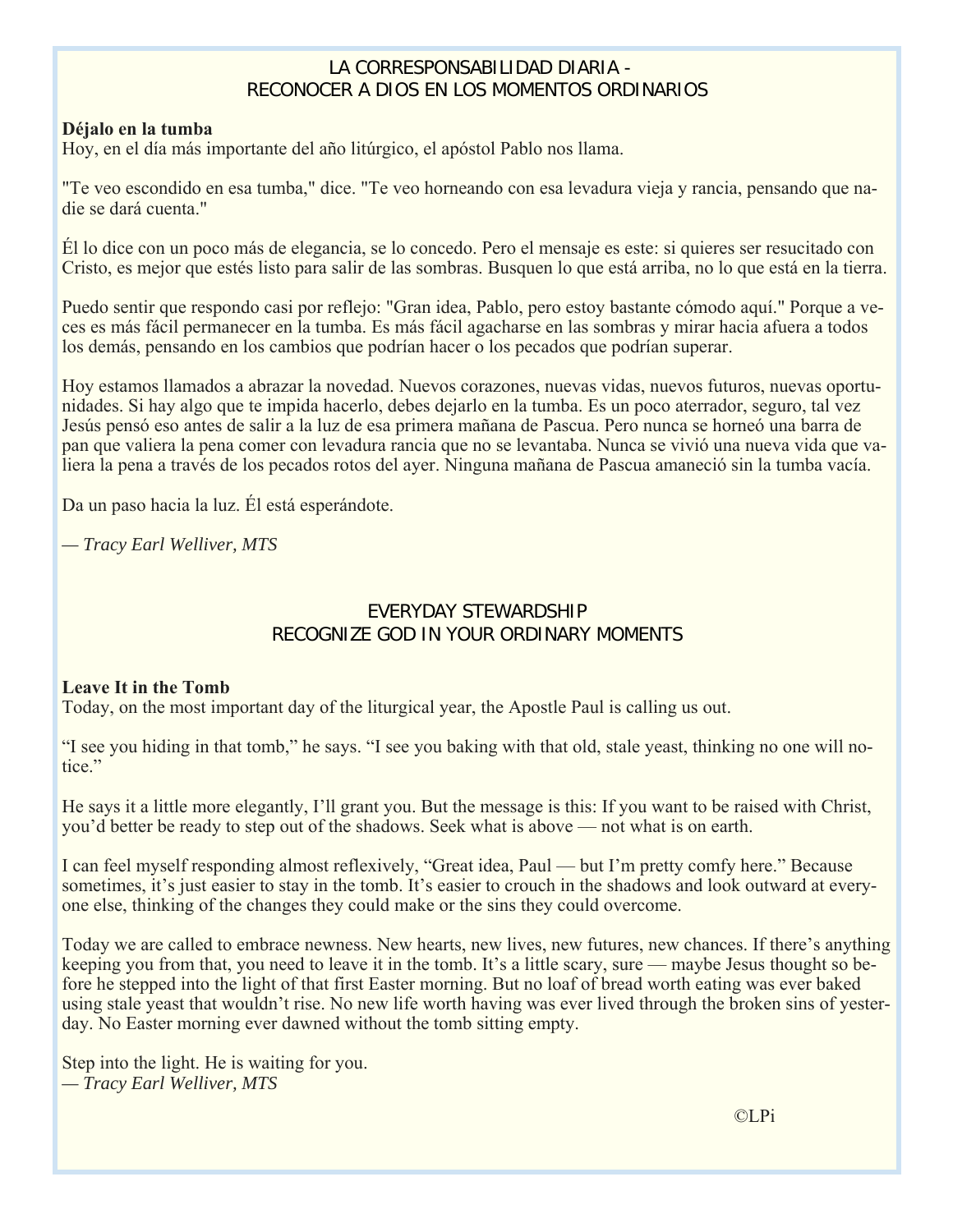#### NUESTRA MISION

En la Iglesia San Luis Rey somos una familia de fe que invita a todos a adorar y servir como una comunidad diversa por medio del amor, la gracia, la palabra de Dios y los sacramentos.



#### OUR MISSION

In St. Louis Church we are a family of faith who welcome everyone to worship and serve as a diverse community through love, grace, the word of God, and the Sacraments.

#### **Mass Intentions of the Week ~ Intenciones de Misas de la Semana**

#### **Sábado - Saturday 16**

| Sabado - Saturday 16        |                                                                                                     |  |  |
|-----------------------------|-----------------------------------------------------------------------------------------------------|--|--|
| $4:00 \text{ pm}$           | For the special intentions of Saint Louis Community.                                                |  |  |
| $6:00 \text{ pm}$           | Por las intenciones especiales de la comunidad de San Luis Rey.                                     |  |  |
| Domingo - Sunday 17         |                                                                                                     |  |  |
| $7:00$ am                   | En acción de gracias por Henry & Mila Mendoza.                                                      |  |  |
| $9:00$ am                   | For the eternal repose of the soul of Luciano Castro+, María Lupita Nieto+ and Bertha Boyer+.       |  |  |
| $11:00$ am                  | Por Faviola Alvares y Paulina Alemán en su cumpleaños. Por el eterno descanso de Luis               |  |  |
|                             | Fasen+ y Virginia León+. Por las intenciones especiales de José Guadalupe y la Familia Martin       |  |  |
|                             | Macías y por la salud de Enrique García.                                                            |  |  |
| $1:00$ pm                   | Por el eterno descanso de Juan y Javier López+, Mario e Itzel Contreras+, Estela                    |  |  |
|                             | Mendoza+, Basilia Carrera Veliz+ y Juliana Veliz Osuna+.                                            |  |  |
| $6:00 \text{ pm}$           | Por el eterno descanso de Miguel Pacheco+, María y Guadalupe Robles+, Juan y Cesar                  |  |  |
|                             | Rodríguez+ y Pedro Basilio González Ferrer+.                                                        |  |  |
| <b>Monday - Lunes 18</b>    |                                                                                                     |  |  |
| $7:30$ am                   | For the eternal repose of the soul of Lizette Flores +. To Saint Jude for the health and well being |  |  |
|                             | of Ileana and Socorro Hinojosa.                                                                     |  |  |
| <b>Tuesday - Martes 19</b>  |                                                                                                     |  |  |
| $7:30$ am                   | To Saint Jude for the health and well being of Ileana and Socorro Hinojosa.                         |  |  |
|                             | Miércoles - Wednesday 20                                                                            |  |  |
| $7:30$ am                   | Por el eterno descanso de Luis Xochitlatoa+. Por la intercesión de San Judas por la salud y         |  |  |
|                             | bienestar de Ileana y Socorro Hinojosa.                                                             |  |  |
| <b>Jueves - Thursday 21</b> |                                                                                                     |  |  |
| $7:30$ am                   | Por el eterno descanso de Jasón Cruz Leiva+, Carlos Enrique Hernández Mansilla+ y Arsenio           |  |  |
|                             | Onorio Aguilar Ramírez+. Por Everardo Saucedo en su cumpleaños.                                     |  |  |
| <b>Viernes - Friday 22</b>  |                                                                                                     |  |  |
| $7:30$ am                   | For the special intentions of Saint Louis Community.                                                |  |  |
| $6:00 \text{ pm}$           | Por el eterno descanso de Teodora García+, Arsenio Onorio Aguilar Ramírez+, María Everilda          |  |  |
|                             | Vivar+, Agustín Zacarías+, Raúl Anguiano+, Sotela Cruz+ y Rigoberta Cruz+.                          |  |  |
|                             |                                                                                                     |  |  |

#### **Intención de la veladora del Tabernáculo ~ Tabernacle Candle Intention**

Abril / April 2022

de Lunes 18 a Viernes 22/ From Monday 18th to Friday 22nd Por el matrimonio de Danilo y Orfa Buduan.

Para la veladora del tabernáculo para intenciones usted puede solicitar una intención por una semana, la donación<br>por la intención es de \$20. Su inintención es de \$20. Su intención también estará en el boletín de la misma semana. Debe de ir a la oficina por lo menos dos semanas de anticipación para solicitar su intención. Bendiciones.



We have an intention candle lit next to the tabernacle, which you can request an intention for a week. Your intention will be in the bulletin for a week. The donation for the intention is \$20. Please go to the office at least two weeks in advance to request your intention. Blessings.